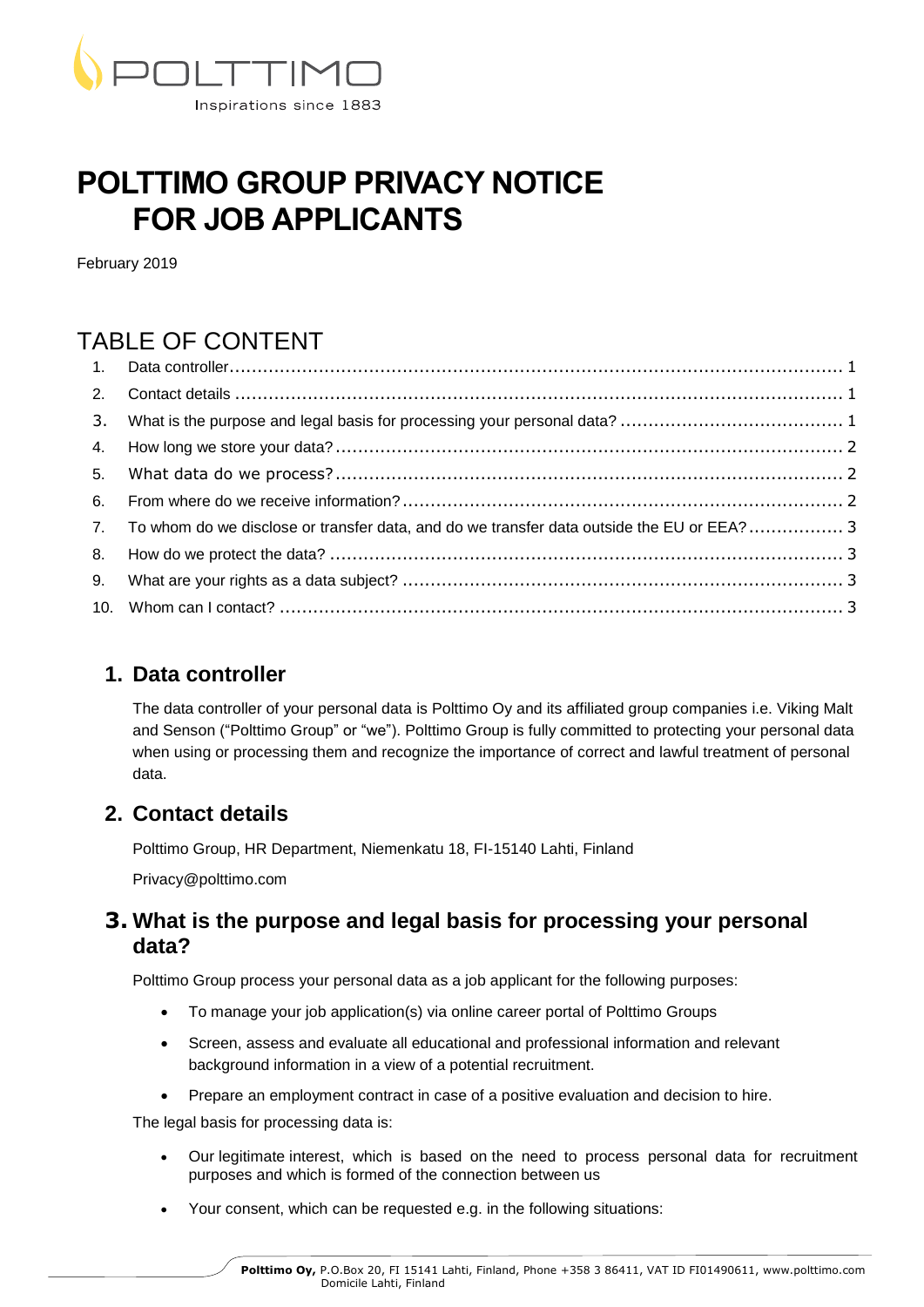

- o Collecting personal data from references
- o Processing personal data in personality or aptitude assessments
- o Processing personal data when executing medical tests.

#### <span id="page-1-0"></span>**4. How long we store your data?**

We store personal data for only as long as it is necessary due to the purpose of use. When sending an open application the retention time of your application is 24 months. If you participate in a recruitment process your data is destroyed in two years after the end of the recruitment process. If you become our employee, we store the data you have provided as a job applicant and the information related to the recruitment process as a part of your HR profile according to our privacy notice regarding our employee register.

We evaluate the need to store data regularly considering the applicable legislation. In addition, we take care of such reasonable measures which ensure that no incompatible, outdated or inaccurate personal data, taking into account the purpose of the processing, is stored in the register. We correct or erase such data without delay.

# <span id="page-1-1"></span>**5. What data do we process?**

Polttimo Group collects following personal data from you as a job applicant:

- **Basic information and contact details** such as name, date of birth, language, country of residence, email address, postal address, phone number
- **Information regarding suitability that you have provided us in connection with the recruitment process and other information of yourself, your background etc.** such as information regarding study and education, occupation, information regarding work history (i.e. employers, starting date and duration of employment and nature of the duties), language skills, other special skills and competence, description of personal features, different kinds of certificates and evaluations and references to the portfolios, profiles and other sources on the Internet and references and personality and aptitude assessments performed based on your consent and information regarding them
- **Information regarding the proceeding of the recruitment process** such as information of following interviews or the interruption of the recruitment process
- **Other possible information that you have provided us voluntarily** in connection with the recruitment process or specifically published for professional purposes such as a LinkedIn profile or information we have separately collected based on your consent.

# <span id="page-1-2"></span>**6. From where do we receive information?**

Primarily, the register contains data entered by you as a job applicant. Other information includes data related to the recruitment process or received from sources of information provided by you. Other sources of information are used within the limits allowed by the applicable regulation. We may use recruitment consultants if needed.